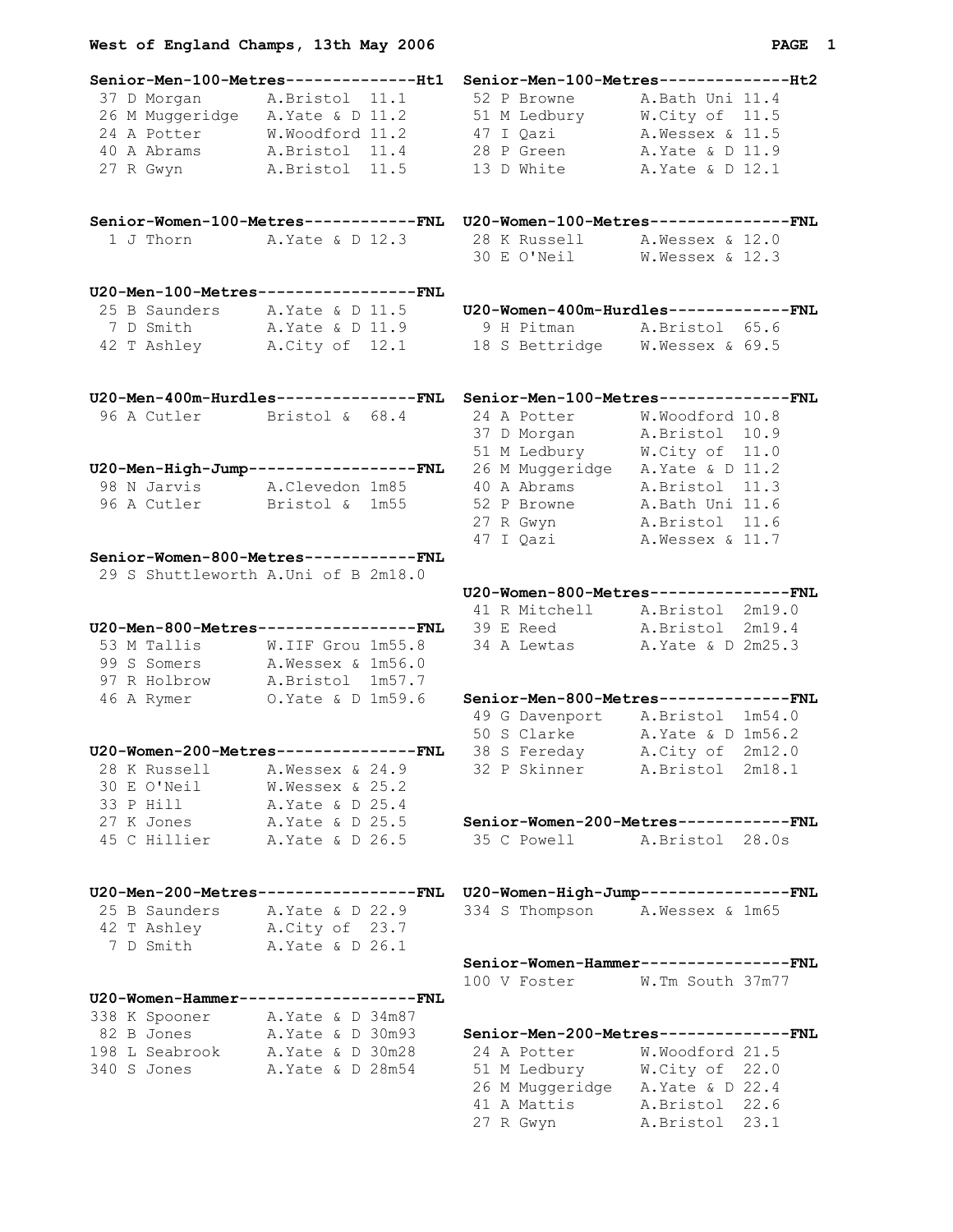| U20-Women-Discus------------------FNL Senior-Women-Discus--------------FNL<br>337 S Thomas W.Salisbur 30m82                                                     |  | 100 V Foster W.Tm South 38m81                                             |  |
|-----------------------------------------------------------------------------------------------------------------------------------------------------------------|--|---------------------------------------------------------------------------|--|
| 198 L Seabrook A. Yate & D 21m48                                                                                                                                |  |                                                                           |  |
|                                                                                                                                                                 |  |                                                                           |  |
|                                                                                                                                                                 |  | Senior-Men-Hammer-----------------FNL                                     |  |
| U20-Women-3000-of-England-Cham-----FNL 100 M Hicks Tm Southam 46m33                                                                                             |  |                                                                           |  |
| 38 S Barnes A. Bristol 10m16.9                                                                                                                                  |  |                                                                           |  |
|                                                                                                                                                                 |  |                                                                           |  |
|                                                                                                                                                                 |  |                                                                           |  |
| U20-Men-5000-Metres---------------FNL                                                                                                                           |  |                                                                           |  |
| 341 C Peters A. Bristol 15m00.8                                                                                                                                 |  |                                                                           |  |
| 344 B Robinson A.Bristol 15m26.7 Senior-Men-5000-Metres-------------FNL                                                                                         |  |                                                                           |  |
|                                                                                                                                                                 |  | 374 J Hogan A. Bristol 16m47.2                                            |  |
|                                                                                                                                                                 |  | 93 D Coales A.City of 16m51.6                                             |  |
| U20-Women-5000-Metres-------------FNL                                                                                                                           |  |                                                                           |  |
| 335 K Winstone A. Yate & D 20m09.5                                                                                                                              |  |                                                                           |  |
|                                                                                                                                                                 |  | Senior-Women-5000-Metres-----------FNL<br>96 S Monahan A. Bristol 17m58.0 |  |
| U20-Men-Discus--------------------FNL                                                                                                                           |  |                                                                           |  |
| 349 J Filer A. Bristol 27m98                                                                                                                                    |  |                                                                           |  |
|                                                                                                                                                                 |  | Senior-Men-Discus-----------------FNL                                     |  |
|                                                                                                                                                                 |  | 64 J Lamb A.Crawley 45m84                                                 |  |
| U20-Women-Shot-Putt----------------FNL 65 S Westlake-Can A.Shaftsbu 44m58                                                                                       |  |                                                                           |  |
| 337 S Thomas M.Salisbur 11m40 100 M Hicks Tm Southam 37m43                                                                                                      |  |                                                                           |  |
|                                                                                                                                                                 |  |                                                                           |  |
|                                                                                                                                                                 |  |                                                                           |  |
| Senior-Women-100m-Hurdles----------FNL    U20-Women-100m-Hurdles------------FNL                                                                                 |  |                                                                           |  |
| 1 J Thorn A. Yate & D 14.4 9 H Pitman A. Bristol 15.8                                                                                                           |  |                                                                           |  |
|                                                                                                                                                                 |  |                                                                           |  |
| Senior-Men-Shot-Putt--------------FNL Senior-Women-400-Metres-----------FNL                                                                                     |  |                                                                           |  |
| 65 S Westlake-Can A.Shaftsbu 16m23 29 S Shuttleworth A.Uni of B 58.1                                                                                            |  |                                                                           |  |
|                                                                                                                                                                 |  |                                                                           |  |
| 64 J Lamb A.Crawley 12m97 35 C Powell A.Bristol 62.3<br>100 M Hicks Tm Southam 12m36 31 L Tipler A.Bristol 62.6                                                 |  |                                                                           |  |
|                                                                                                                                                                 |  |                                                                           |  |
|                                                                                                                                                                 |  |                                                                           |  |
| 33 P Hill A. Yate & D 58.3 98 N Jarvis A. Clevedon 51.2                                                                                                         |  |                                                                           |  |
| 39 E Reed A.Bristol 62.1 97 R Holbrow A.Bristol 52.5                                                                                                            |  |                                                                           |  |
| 45 C Hillier A. Yate & D 62.4 36 A Mallard A. City of 58.0                                                                                                      |  |                                                                           |  |
| 47 A Cottam A. Bristol 79.9                                                                                                                                     |  |                                                                           |  |
|                                                                                                                                                                 |  |                                                                           |  |
|                                                                                                                                                                 |  | Senior-Men-400-Metres--------------FNL                                    |  |
| <b>U20-Women-Javelin-----------------FNL</b> 50 S Clarke A. Yate & D 50.9                                                                                       |  |                                                                           |  |
| 343 L Forward A.Bristol 35m04 29 A Robbins A.Yate & D 51.4                                                                                                      |  |                                                                           |  |
| 337 S Thomas W.Salisbur 33m48                                                                                                                                   |  | 18 S Parker A. Epsom & 51.5                                               |  |
|                                                                                                                                                                 |  | 26 M Muggeridge A. Yate & D 52.7                                          |  |
|                                                                                                                                                                 |  | 13 D White A. Yate & D 54.7                                               |  |
| U20-Men-Triple-Jump---------------FNL                                                                                                                           |  |                                                                           |  |
| 98 N Jarvis A.Clevedon 10m37                                                                                                                                    |  |                                                                           |  |
|                                                                                                                                                                 |  | Senior-Men-Pole-Vault--------------FNL                                    |  |
| 347 C North A.Woodford 5m10<br>320-Women-Pole-Vault----------------FNL 336 A Holloway A.Yate & D 3m50<br>375 H Savage A.Bristol 2m90 13 D White A.Yate & D 3m30 |  |                                                                           |  |
|                                                                                                                                                                 |  |                                                                           |  |
|                                                                                                                                                                 |  | 348 M Davies A. Bristol 2m70                                              |  |
|                                                                                                                                                                 |  |                                                                           |  |
|                                                                                                                                                                 |  |                                                                           |  |

**West of England Champs, 13th May 2006 PAGE 2**

## **U20-Men-1500-Metres----------------FNL**

|  | 34 S Dalgleish | A.Yate & D 4m08.5 |  |
|--|----------------|-------------------|--|
|  | 33 D Woolford  | w.Wessex & 4m10.7 |  |